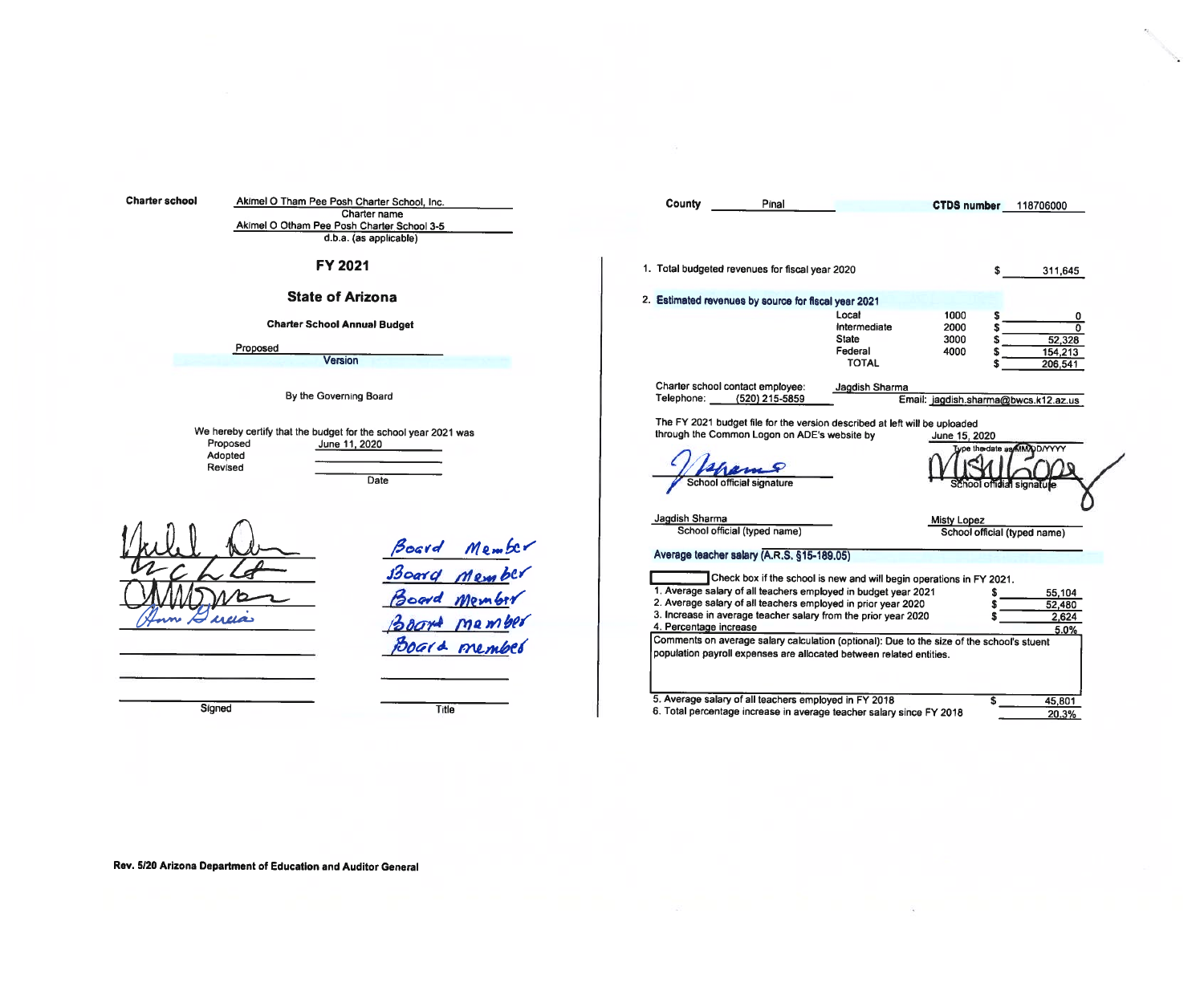### Charter school County Pinal CTDS number 118706000 Akimel O Tham Pee Posh Charter School, Inc.

### **Charter contact information**

|                                                      | Prefix | First name | Last name    | Email address                 | Telephone number | Extension |
|------------------------------------------------------|--------|------------|--------------|-------------------------------|------------------|-----------|
| <b>Charter Representative</b>                        |        | Jagdish    | Sharma       | Jagdish.sharma@bwcs.k12.az.us | 520-215-5859     |           |
| <b>Charter Representative</b>                        |        | Jagdish    | Sharma       | Jagdish.sharma@bwcs.k12.az.us | 520-215-5859     |           |
| <b>Executive Assistant to Charter Representative</b> |        | Jagdish    | Sharma       | Jagdish.sharma@bwcs.k12.az.us | 520-215-5859     |           |
| <b>Business Manager</b>                              |        | Wendall    | Joe          | wendall.joe@bwcs.k12.az.us    | 520-215-5859     |           |
| <b>Business Consultant</b>                           |        | Joel       | <b>Brice</b> | ioel@csfgaz.com               | 480-719-4550     |           |
| AzEDS/ADM Data Coordinator                           |        | Kaycee     | Mundee       | kavcee.mundee@bwcs.k12.az.us  | 520-215-5859     |           |
| <b>SPED Data Coordinator</b>                         |        | Richard    | Hull         | richard.hull@bwcs.k12.az.us   | 520-215-5859     |           |
| <b>Poverty Coordinator</b>                           |        | Jagdish    | Sharma       | Jagdish.sharma@bwcs.k12.az.us | 520-215-5859     |           |
| Assessments Coordinator                              |        | Jagdish    | Sharma       | Jacdish sharma@bwcs.k12.az.us | 520-215-5859     |           |
| Curriculum Coordinator                               |        | Jagdish    | Sharma       | Jagdish.sharma@bwcs.k12.az.us | 520-215-5859     |           |
| Information Technology (IT) Director                 |        | Jagdish    | Sharma       | Jagdish.sharma@bwcs.k12.az.us | 520-215-5859     |           |
| Governing Board Member                               |        | Anne       | Garcia       | anne.garcia56@gmail.com       | 520-215-5859     |           |
| Governing Board Member                               |        | Deanna     | Jackson      | dmiackson1389@gmail.com       | 520-215-5859     |           |
| Governing Board Member                               |        | Claydene   | Miguel       | clmiquel81@gmail.com          | 520-215-5859     |           |
| Governing Board Member                               |        | Yolanda    | Duran        | Yad85228@vahoo.com            | 520-215-5859     |           |
| Governing Board Member                               |        | Nina       | White        | ninacw1@gmail.com             | 520-215-5859     |           |
| Governing Board Member                               |        |            |              |                               |                  |           |
| Governing Board Member                               |        |            |              |                               |                  |           |
| Governing Board Member                               |        |            |              |                               |                  |           |
| Governing Board Member                               |        |            |              |                               |                  |           |

|                                   | Select from drop-down |  |
|-----------------------------------|-----------------------|--|
| Tyler Technologies (Schoolmaster) |                       |  |

Visions

No

Charter's website address www.bwcs.k12.az.us

Student Information System (SIS) Vendor Governing Board Men

Accounting Information System

Is the Charter exempt from the Uniform System of Financial Records for Charter Schools (USFRCS)?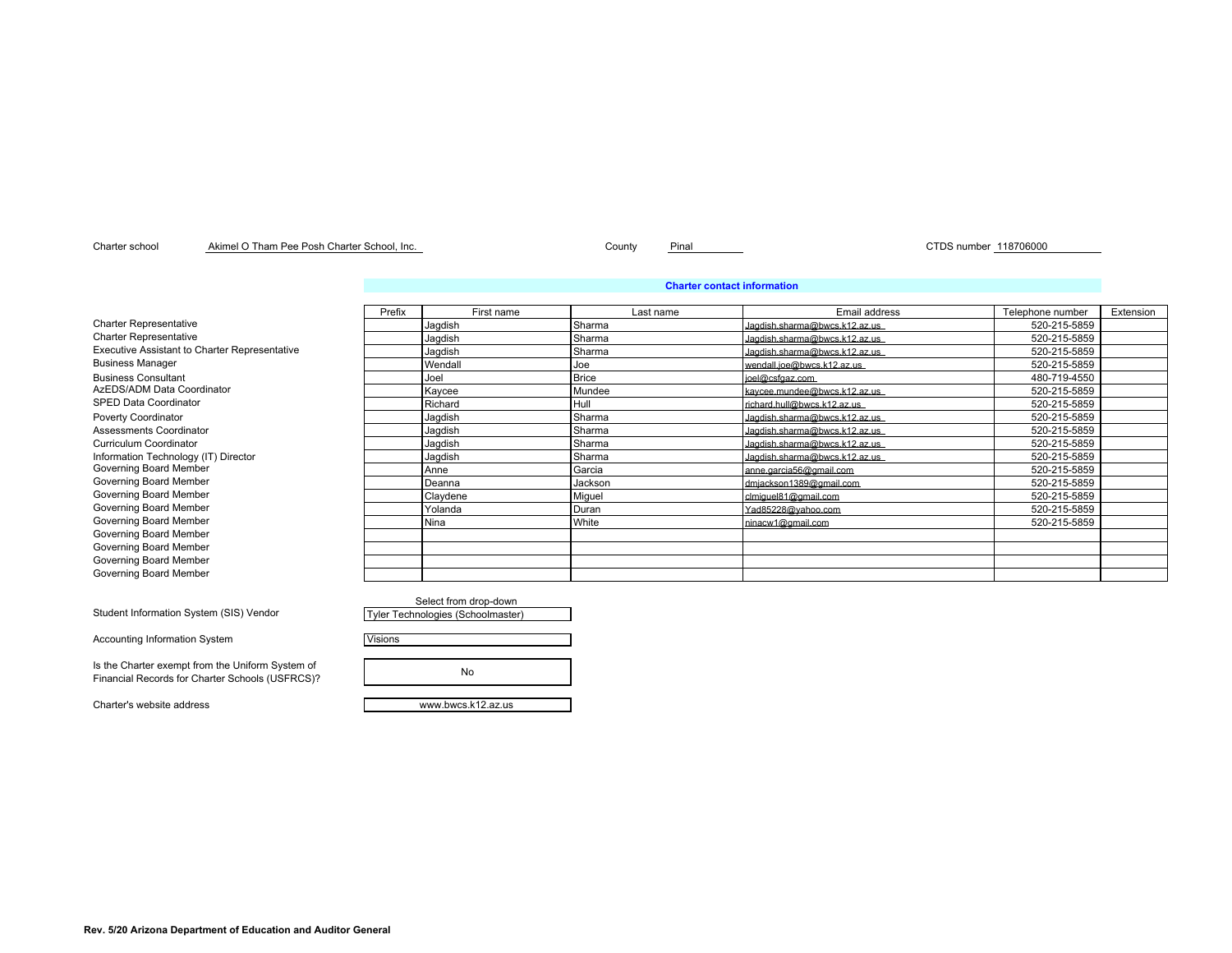| Charter school<br>Akimel O Tham Pee Posh Charter School, Inc. |     |                 |                 | County      | Pinal          |                |               | CTDS number    | 118706000      |     |
|---------------------------------------------------------------|-----|-----------------|-----------------|-------------|----------------|----------------|---------------|----------------|----------------|-----|
|                                                               |     |                 |                 | Purchased   |                |                | <b>Totals</b> |                |                |     |
| Expenses                                                      |     |                 | <b>Employee</b> | services    |                |                | Prior         | <b>Budget</b>  | %              |     |
|                                                               |     | <b>Salaries</b> | benefits        | 6300.6400.  | Supplies       | Other          | year          | year           | Increase/      |     |
| 1000 Schoolwide Project                                       |     | 6100            | 6200            | 6500        | 6600           | 6800           | 2020          | 2021           | Decrease       |     |
| 100 Regular Education                                         |     |                 |                 |             |                |                |               |                |                |     |
| 1000 Instruction                                              | 1   | 17,063          | 2,547           | 6,250       | 4,900          |                | 49,403        | 30,760         | $-37.7\%$ 1.   |     |
| <b>Support Services</b>                                       |     |                 |                 |             |                |                |               |                |                |     |
| 2100 Students                                                 | 2   | 592             | 132             | 850         |                |                | 1,448         | 1,574          | $8.7\%$ 2.     |     |
| 2200 Instruction                                              |     |                 |                 | 24          | 360            |                | 767           | 384            | $-49.9%$ 3.    |     |
| 2300 General Administration                                   |     |                 |                 |             |                |                | $\Omega$      | 0              |                |     |
| 2400 School Administration                                    |     |                 |                 |             |                |                | 2.110         | $\mathbf 0$    | $-100.0\%$ 5.  |     |
| 2500 Central Services                                         |     |                 |                 |             |                |                | 22,633        | $\mathbf 0$    | $-100.0\%$ 6.  |     |
| 2600 Operation & Maintenance of Plant                         |     |                 |                 |             |                |                | 2.889         | $\mathbf 0$    | $-100.0\%$ 7.  |     |
| 2900 Other Support Services                                   |     |                 |                 |             |                |                |               | $\mathbf 0$    |                |     |
| 3000 Operation of Noninstructional Services                   |     |                 |                 |             |                |                | $\Omega$      | $\overline{0}$ |                | 9.  |
| 4000 Facilities Acquisition & Construction                    | 10  |                 |                 |             |                |                | $\Omega$      | $\mathbf 0$    |                | 10. |
| 5000 Debt Service                                             | 11  |                 |                 |             |                |                | 1,500         | $\mathbf 0$    | $-100.0\%$ 11. |     |
| 610 School-Sponsored Cocurricular Activities                  | 12  |                 |                 |             |                |                | 0             | $\overline{0}$ |                | 12. |
| 620 School-Sponsored Athletics                                | 13  |                 |                 |             |                |                | 0             | $\mathbf 0$    |                | 13. |
| 630, 700, 800, 900 Other Programs                             | 14  |                 |                 |             |                |                | U             | $\Omega$       |                | 14. |
| Subtotal (lines 1-14)                                         | 15  | 17,655          | 2,679           | 7,124       | 5,260          | $\Omega$       | 80.750        | 32,718         | $-59.5\%$ 15.  |     |
| <b>200 Special Education</b>                                  |     |                 |                 |             |                |                |               |                |                |     |
| 1000 Instruction                                              | 16. |                 |                 | 15,000      |                |                | 14,750        | 15,000         | 1.7% 16.       |     |
| <b>Support Services</b>                                       |     |                 |                 |             |                |                |               |                |                |     |
| 2100 Students                                                 | 17  |                 |                 |             |                |                | 0             | $\Omega$       |                | 17. |
| 2200 Instruction                                              | 18  |                 |                 |             |                |                | 0             | $\pmb{0}$      |                | 18. |
| 2300 General Administration                                   | 19  |                 |                 |             |                |                | $\Omega$      | $\mathbf 0$    |                | 19. |
| 2400 School Administration                                    | 20  |                 |                 |             |                |                | $\Omega$      | $\mathbf 0$    |                | 20. |
| 2500 Central Services                                         | 21  |                 |                 |             |                |                | 0             | $\mathbf 0$    |                | 21. |
| 2600 Operation & Maintenance of Plant                         | 22  |                 |                 |             |                |                | 0             | $\mathbf 0$    |                | 22. |
| 2900 Other Support Services                                   | 23  |                 |                 |             |                |                | 0             | $\overline{0}$ |                | 23. |
| 3000 Operation of Noninstructional Services                   | 24  |                 |                 |             |                |                | 0             | $\overline{0}$ |                | 24. |
| 4000 Facilities Acquisition & Construction                    | 25  |                 |                 |             |                |                | 0             | 0              |                | 25. |
| 5000 Debt Service                                             | 26  |                 |                 |             |                |                | $\Omega$      | $\overline{0}$ |                | 26. |
| Subtotal (lines 16-26)                                        | 27  | $\Omega$        | $\mathbf 0$     | 15,000      | $\Omega$       | $\Omega$       | 14,750        | 15,000         | 1.7% 27.       |     |
| 400 Pupil Transportation                                      | 28. |                 |                 |             |                |                | 0             | 0              |                | 28. |
| 530 Dropout Prevention Programs                               | 29. |                 |                 |             |                |                | 0             | $\mathbf 0$    |                | 29. |
| 540 Joint Career & Technical Ed. & Vocational Ed. Center      | 30. |                 |                 |             |                |                | $\Omega$      | $\Omega$       |                | 30. |
| 550 K-3 Reading                                               | 31  | 250             | 94              | $\Omega$    | $\Omega$       | $\mathbf 0$    | 498           | 344            | $-30.9\%$ 31.  |     |
| Subtotal (lines 15 and 27-31)                                 | 32. | 17,905          | 2,773           | 22,124      | 5,260          | $\mathbf 0$    | 95,998        | 48,062         | $-49.9\%$ 32.  |     |
| Classroom Site Projects (from page 3, line 46)                | 33. | 3.250           | 575             | $\Omega$    | 0              |                | 6.725         | 3.825          | $-43.1\%$ 33.  |     |
| Instructional Improvement Project (from page 2, line 5)       | 34. |                 |                 |             |                |                | 497           | 248            | $-50.1\%$ 34.  |     |
| English Language Learner Project (from page 4, line 11)       | 35. | 0               | 0               | $\mathbf 0$ | $\mathbf 0$    | $\mathbf 0$    | $\Omega$      | $\mathbf 0$    |                | 35. |
| Compensatory Instruction Project (from page 4, line 22)       | 36. | $\overline{0}$  | $\overline{0}$  | $\Omega$    | $\overline{0}$ | $\Omega$       | $\Omega$      | $\overline{0}$ |                | 36. |
| Federal and State Projects (from page 2, line 33)             | 37. |                 |                 |             |                |                | 208,425       | 154,213        | $-26.0\%$ 37.  |     |
| <b>Total (lines 32-37)</b>                                    | 38. | 21,155          | 3,348           | 22,124      | 5.260          | $\overline{0}$ | 311,645       | 206,348        | $-33.8\%$ 38.  |     |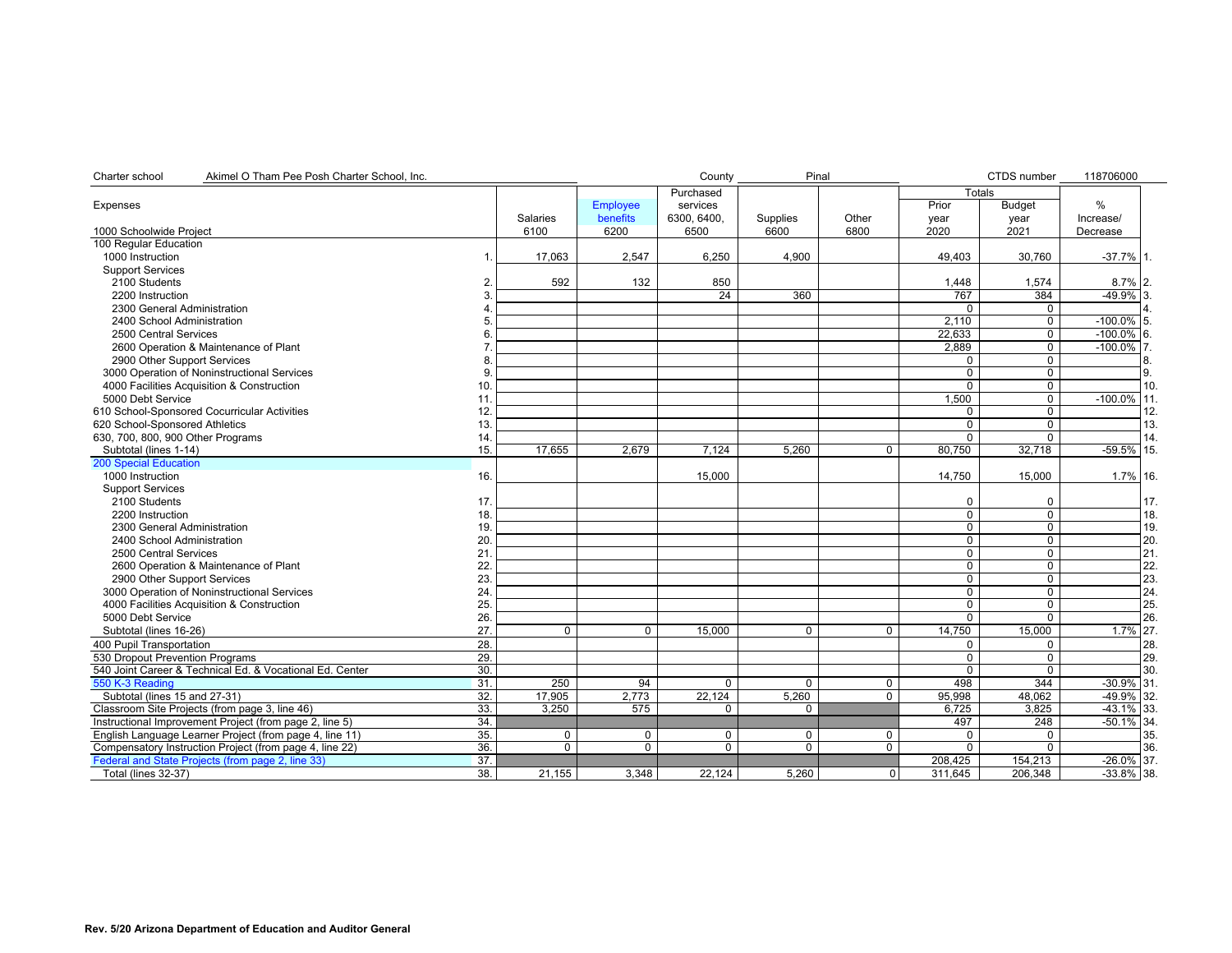## **Federal and State projects**

|                                                          | Prior year   | Budget year    |                    |                                                              |              | prior year                   | budget year               |                   |  |
|----------------------------------------------------------|--------------|----------------|--------------------|--------------------------------------------------------------|--------------|------------------------------|---------------------------|-------------------|--|
| 1100-1399 Federal projects                               | 2020         | 2021           |                    |                                                              |              | 2020                         | 2021                      |                   |  |
| 1. 1100-1130 ESEA Title I-Helping Disadvantaged Children | 69,200       | 34,600         |                    | 1. Total all disability classifications                      |              | 14.750                       |                           | 15,000            |  |
| 2. 1140-1150 ESEA Title II-Prof. Dev. And Technology     | 4.750        | 2,375          | 12.                | 2. Gifted education                                          |              |                              | $\mathbf 0$               | $\Omega$          |  |
| 3. 1160 ESEA Title IV-21st Century Schools               | 0            | $\Omega$       | 3.                 | 3. ELL Incremental costs                                     |              |                              | $\mathbf 0$               | $\mathbf 0$       |  |
| 4. 1170-1180 ESEA Title V-Promote Informed Parent Choice | $\pmb{0}$    | $\Omega$       |                    | 4. ELL Compensatory Instruction                              |              |                              | $\Omega$                  | 0                 |  |
| 5. 1190 ESEA Title III-Limited Eng. & Immigrant Students | 0            | $\mathbf 0$    | 5                  | 5. Remedial education                                        |              |                              | $\mathbf 0$               | $\mathbf 0$<br>5. |  |
| 6. 1200 ESEA Title VII-Indian Education                  | $\mathbf 0$  | $\mathbf 0$    | 6.                 | 6. Vocational and Technical Ed.                              |              |                              | $\mathbf 0$               | 6.<br>$\mathbf 0$ |  |
| 7. 1210 ESEA Title VI-Flexibility and Accountability     | 10,000       | 5,000          |                    | 7. Career education                                          |              |                              | $\Omega$                  | 0 <sub>17</sub>   |  |
| 8. 1220 IDEA, Part B                                     | 15,925       | 7,963          | 8.                 | 8. Total (lines 1-7)                                         |              | 14,750                       |                           | $15,000$ 8.       |  |
| 9. 1230 Johnson-O'Malley                                 | 0            | 0              | 9                  |                                                              |              |                              |                           |                   |  |
| 10. 1240 Workforce Investment Act                        | 0            | $\overline{0}$ | T10.               | <b>Instructional Improvement Project</b>                     |              |                              |                           |                   |  |
| 11. 1250 AEA-Adult Education                             | $\mathbf 0$  |                | $\overline{0}$ 11. | Indicate amounts budgeted in Project 1020 for the following: |              |                              |                           |                   |  |
| 12. 1260-1270 Vocational Education-Basic Grants          | $\mathbf 0$  | $\mathbf 0$    | 12.                |                                                              |              | Prior year                   | Budget year               |                   |  |
| 13. 1280 ESEA Title X-Homeless Education                 | $\mathbf 0$  | $\mathbf 0$    | <sup>13.</sup>     |                                                              |              | 2020                         | 2021                      |                   |  |
| 14. 1290 Medicaid Reimbursement                          | $\mathbf 0$  | $\mathbf 0$    | 14.                | 1. Teacher compensation increases                            |              |                              | $\mathbf{0}$              | 0                 |  |
| 15. 1300 Charter School Implementation Proj. (Stimulus)  | $\Omega$     | $\Omega$       | 15.                | 2. Class size reduction                                      |              |                              | $\Omega$                  | $\mathbf 0$       |  |
| 16. 13 Impact Aid                                        | 108.550      | 54,275         | 16.                | 3. Dropout prevention programs                               |              |                              | $\Omega$                  | $\mathbf 0$       |  |
| 17. 1310-1399 Other Federal Projects                     | 0            | 50,000         | 17.                | 4. Instructional improvement programs                        |              |                              | 497                       | 248               |  |
| 18. Total Federal Projects (lines 1-17)                  | 208.425      | 154,213        | T18.               | 5. Total Instructional Improvement (lines 1-4)               |              |                              | 497                       | 248               |  |
| 1400-1499 State projects                                 |              |                |                    |                                                              |              |                              |                           |                   |  |
| 19. 1400 Vocational Education                            | 0            |                | 19.                | Proposed ratios for                                          |              |                              | Selected expenses by type |                   |  |
| 20. 1410 Early Childhood Block Grant                     | $\mathbf 0$  |                | 20.                | special education                                            |              | (Must be included on page 1) |                           |                   |  |
| 21. 1420 Extended School Year-Pupils with Disabilities   | 0            |                | 21.                | Teacher-Pupil                                                | 1 to<br>12.0 | Audit services               |                           | $\Omega$          |  |
| 22. 1425 Adult Basic Education                           | $\mathbf 0$  |                | 22.                | Staff-Pupil                                                  | 6.0<br>1 to  | Classroom instruction        |                           | 50,177            |  |
| 23. 1430 Chemical Abuse Prevention Programs              | $\mathbf 0$  |                | 23.                |                                                              |              |                              |                           |                   |  |
| 24. 1435 Academic Contests                               | $\mathbf 0$  |                | 24.                | <b>State equalization assistance budgeted</b>                |              |                              |                           |                   |  |
| 25. 1450 Gifted Education                                | $\mathbf 0$  |                | 25.                | for food service expenses                                    |              |                              |                           |                   |  |
| 26. 1456 College Credit Exam Incentives                  | 0            |                | 26.                | Enter the amount of State Equalization Assistance            |              |                              |                           |                   |  |
| 27. 1457 Results-based Funding                           | 0            |                | 27.                | budgeted for Food Service, Function 3100:                    |              |                              |                           | $\mathbf{0}$      |  |
| 28. 1460 Environmental Special Plate                     | $\mathbf 0$  |                | 28.                |                                                              |              |                              |                           |                   |  |
| 29. 1465 Charter School Stimulus Fund                    | $\mathbf 0$  |                | 29.                |                                                              |              |                              |                           |                   |  |
| <b>Arizona Industry Credentials Incentives</b><br>30.14  |              |                | 30.                |                                                              |              |                              |                           |                   |  |
| 31. 1470-1499 Other State Projects                       | $\mathbf 0$  |                | 31.                |                                                              |              |                              |                           |                   |  |
| 32. Total State Projects (lines 19-31)                   | $\mathbf{0}$ |                | $\overline{0}$ 32. |                                                              |              |                              |                           |                   |  |
| 33. Total Federal and State Projects (lines 18 and 32)   | 208,425      | 154,213 33.    |                    |                                                              |              |                              |                           |                   |  |
|                                                          |              |                |                    |                                                              |              |                              |                           |                   |  |
| <b>Capital acquisitions</b>                              | Prior year   | Budget year    |                    |                                                              |              |                              |                           |                   |  |

| 1. 0191 Land and Land Improvements                                                                |  | -1. |
|---------------------------------------------------------------------------------------------------|--|-----|
| 2. 0192 Site Improvements                                                                         |  | 12. |
| 3. 0194 Buildings and Building Improvements                                                       |  | 13. |
| 4. 0196 Equipment                                                                                 |  | 14. |
| 5. 0198 Construction in Progress                                                                  |  | 15. |
| 6. Total Capital Acquisitions (lines 1-5)                                                         |  | 16. |
| 7. Total Capital Acquisitions, if any, budgeted on lines 1-5 above<br>for the K-3 Reading Program |  |     |

| Prior year     | Budget year    |     |
|----------------|----------------|-----|
| 2020           | 2021           |     |
| 69,200         | 34,600         | 1.  |
| 4,750          | 2,375          | 2.  |
| 0              | 0              | 3.  |
| 0              | 0              | 4.  |
| 0              | 0              | 5.  |
| 0              | $\Omega$       | 6.  |
| 10,000         | 5,000          | 7.  |
| 15,925         | 7,963          | 8.  |
| 0              | 0              | 9.  |
| 0              | $\overline{0}$ | 10. |
| 0              | 0              | 11. |
| 0              | 0              | 12. |
| 0              | 0              | 13. |
| 0              | 0              | 14. |
| 0              | $\Omega$       | 15. |
| 108,550        | 54,275         | 16. |
| 0              | 50,000         | 17. |
| 208,425        | 154,213        | 18. |
|                |                |     |
| 0              |                | 19. |
| $\Omega$       |                | 20. |
| 0              |                | 21. |
| $\Omega$       |                | 22. |
| 0              |                | 23. |
| 0              |                | 24. |
| 0              |                | 25. |
| $\Omega$       |                | 26. |
| 0              |                | 27. |
| 0              |                | 28. |
| $\overline{0}$ |                | 29. |
|                |                | 30. |
| 0              |                | 31. |
| 0              | 0              | 32. |
| 208.425        | 154,213        | 33. |
|                |                |     |
| D.<br>ż.       | n.,<br>a.      |     |

## **Special education programs by type**

|                                                          | Prior year | Budget year |                                         | prior year | budget year |       |
|----------------------------------------------------------|------------|-------------|-----------------------------------------|------------|-------------|-------|
| 100-1399 Federal projects                                | 2020       | 2021        |                                         | 2020       | 2021        |       |
| 1. 1100-1130 ESEA Title I-Helping Disadvantaged Children | 69.200     | 34.600      | 1. Total all disability classifications | 14.750     | 15,000 1.   |       |
| 2. 1140-1150 ESEA Title II-Prof. Dev. And Technology     | 4.750      | $2,375$ 2.  | 2. Gifted education                     |            |             | J 12. |
| 3. 1160 ESEA Title IV-21st Century Schools               |            | 0 13.       | 3. ELL Incremental costs                |            |             |       |
| 4. 1170-1180 ESEA Title V-Promote Informed Parent Choice |            | 014.        | 4. ELL Compensatory Instruction         |            |             |       |
| 5. 1190 ESEA Title III-Limited Eng. & Immigrant Students |            | $0 \; 15.$  | 5. Remedial education                   |            |             |       |
| 6. 1200 ESEA Title VII-Indian Education                  |            | $0 \, 6.$   | 6. Vocational and Technical Ed.         |            |             | ) (б  |
| 7. 1210 ESEA Title VI-Flexibility and Accountability     | 10,000     | $5,000$ 7.  | 7. Career education                     |            |             |       |
|                                                          |            | .           |                                         |            | .           |       |

| 1 Teacher compensation increases |  |
|----------------------------------|--|

|  | 2. Class size reduction |  |
|--|-------------------------|--|
|  |                         |  |

- 
- 

| oposed ratios for |      |      | <b>Selected expenses b</b> |
|-------------------|------|------|----------------------------|
| pecial education  |      |      | (Must be included on pa    |
|                   | 1 to | 12 N | Audit services             |
|                   | 1 to |      | Classroom instruction      |

| Prior year | Budget year |    |
|------------|-------------|----|
| 2020       | 2021        |    |
| 0          |             |    |
| י          |             | 2. |
| 0          |             | 3. |
| 497        | 248         |    |
|            | 248         | 5  |

Program 200

| <b>Proposed ratios for</b><br>special education                                                |                             | Selected expenses by type<br>(Must be included on page 1) |             |
|------------------------------------------------------------------------------------------------|-----------------------------|-----------------------------------------------------------|-------------|
| Teacher-Pupil<br>Staff-Pupil                                                                   | 12.0<br>1 to<br>6.0<br>1 to | Audit services<br>Classroom instruction                   | O<br>50,177 |
| State equalization assistance budgeted<br>for food service expenses                            |                             |                                                           |             |
| Enter the amount of State Equalization Assistance<br>budgeted for Food Service, Function 3100: |                             |                                                           | n           |

| 5           |
|-------------|
| 6           |
|             |
| Budget year |



Program 200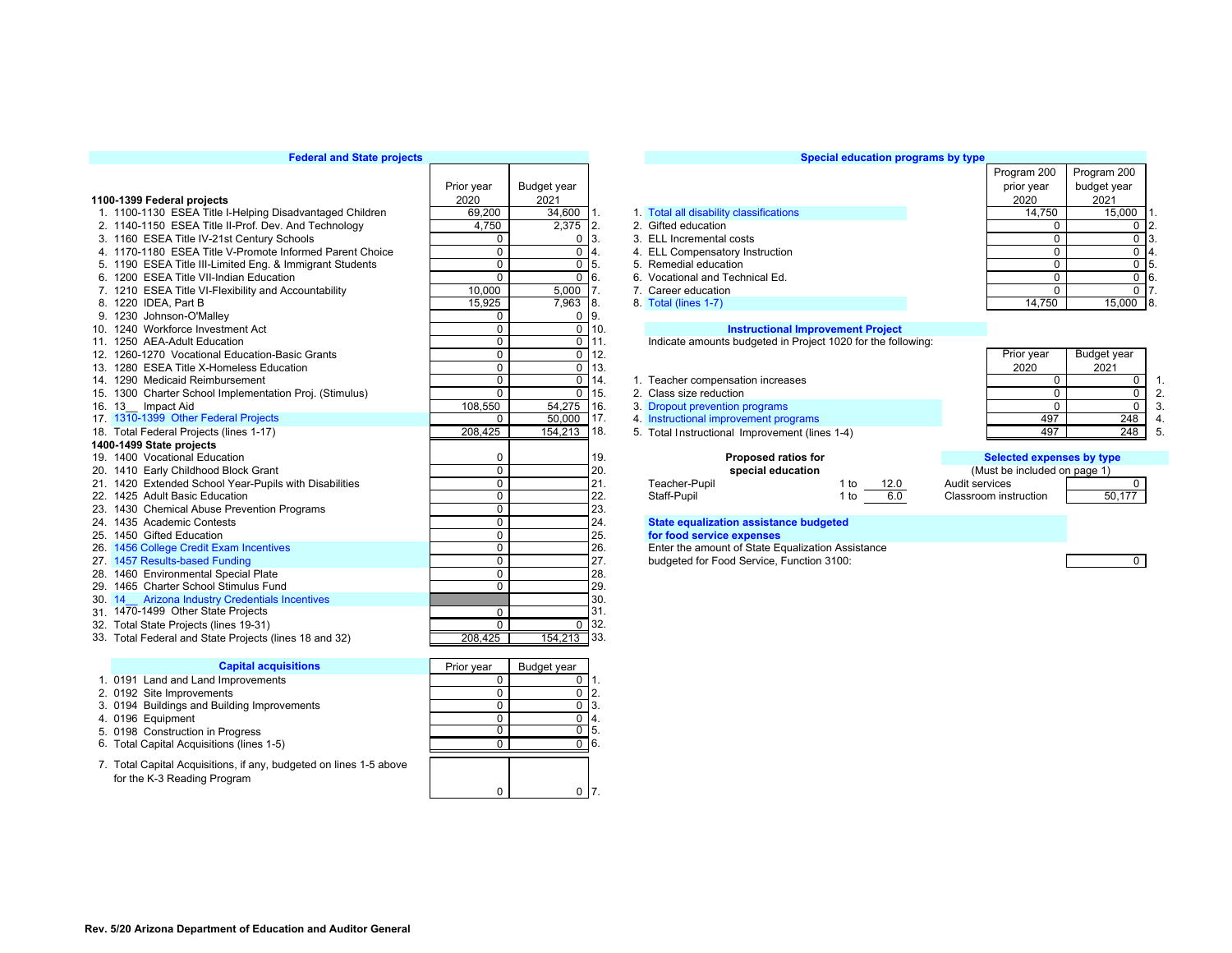# Charter school Akimel O Tham Pee Posh Charter School, Inc. Charter School, Inc. County Pinal County Pinal CTDS number 118706000

| Totals<br>Employee<br>Purchased<br>Salaries<br>Supplies<br><b>Expenses</b><br>benefits<br>services<br>Prior year<br>2020<br><b>Budget year</b><br>6300, 6400, 6500<br>6100<br>6200<br>6600<br>2021<br>sroom Site Project 1011 - Base Salary<br>100 Regular Education<br>1000 Instruction<br>650<br>115<br>1,345<br>765<br>2100 Support Services - Students<br><sup>0</sup><br>0<br>2200 Support Services - Instruction<br>$^{\circ}$<br>$^{\rm o}$<br>Program 100 Subtotal (lines 1-3)<br>650<br>115<br>1,345<br>765<br>200 Special Education<br>1000 Instruction<br>$\Omega$<br>$\Omega$<br>2100 Support Services - Students<br>$\sigma$<br>0<br>2200 Support Services - Instruction<br>0<br>$\Omega$<br>Program 200 Subtotal (lines 5-7)<br>8<br>$\sigma$<br>$^{\rm o}$<br>0<br>$^{\circ}$<br>Other Programs (Specify)<br>1000 Instruction<br>9.<br>$\Omega$<br>$\Omega$<br>2100 Support Services - Students<br>10<br>$^{\circ}$<br>$\Omega$<br>2200 Support Services - Instruction<br>11.<br>᠐<br>$\sigma$<br>3300 Community Services Operations<br>12.<br>0<br>Other Programs Subtotal (lines 9-12)<br>13.<br>$\sigma$<br>$\sigma$<br>$^{\rm o}$<br>0<br>Total Expenses (lines 4, 8, and 13)<br>14.<br>650<br>765<br>115<br>1,345<br>Classroom Site Project 1012 - Performance Pay<br>100 Regular Education<br>230<br>2.690<br>1000 Instruction<br>15.<br>1,300<br>1,530<br>16.<br>2100 Support Services - Students<br>0<br>O<br>2200 Support Services - Instruction<br>17.<br>$^{\rm o}$<br>$^{\rm o}$<br>Program 100 Subtotal (lines 15-17)<br>18.<br>230<br>2,690<br>1,300<br>1,530<br>200 Special Education<br>1000 Instruction<br>19.<br>$\Omega$<br>$\Omega$<br>20.<br>2100 Support Services - Students<br>$\sigma$<br>$^{\rm o}$<br>2200 Support Services - Instruction<br>21<br>$\overline{0}$<br>0<br>22.<br>Program 200 Subtotal (lines 19-21)<br>0<br>0.<br>$^{\circ}$<br>$^{\circ}$<br>Other Programs (Specify)<br>1000 Instruction<br>23<br>$\Omega$<br>0<br>24<br>2100 Support Services - Students<br>$^{\circ}$<br>$^{\circ}$<br>25<br>2200 Support Services - Instruction<br>$^{\circ}$<br>$^{\rm o}$<br>3300 Community Services Operations<br>$\frac{26}{27}$<br>$\overline{0}$<br>Other Programs Subtotal (lines 23-26)<br>0<br>᠊᠐<br>0<br>0<br>Total Expenses (lines 18, 22, and 27)<br>28.<br>1,300<br>230<br>2,690<br>1,530<br>Classroom Site Project 1013 - Other<br>100 Regular Education<br>1000 Instruction<br>29<br>1.300<br>230<br>2.690<br>1.530<br>30<br>2100 Support Services - Students<br>$^{\circ}$<br>$^{\rm o}$<br>2200 Support Services - Instruction<br>31<br>$\sigma$<br>$\sigma$<br>2300 Support Services - General Administration<br>32<br>$^{\rm o}$<br>Program 100 Subtotal (lines 29-32)<br>33.<br>1.300<br>230<br>2,690<br>1,530<br>$^{\circ}$<br>$^{\circ}$<br>200 Special Education<br>34<br>$\Omega$<br>$\Omega$<br>35.<br>2100 Support Services - Students | %                     |
|----------------------------------------------------------------------------------------------------------------------------------------------------------------------------------------------------------------------------------------------------------------------------------------------------------------------------------------------------------------------------------------------------------------------------------------------------------------------------------------------------------------------------------------------------------------------------------------------------------------------------------------------------------------------------------------------------------------------------------------------------------------------------------------------------------------------------------------------------------------------------------------------------------------------------------------------------------------------------------------------------------------------------------------------------------------------------------------------------------------------------------------------------------------------------------------------------------------------------------------------------------------------------------------------------------------------------------------------------------------------------------------------------------------------------------------------------------------------------------------------------------------------------------------------------------------------------------------------------------------------------------------------------------------------------------------------------------------------------------------------------------------------------------------------------------------------------------------------------------------------------------------------------------------------------------------------------------------------------------------------------------------------------------------------------------------------------------------------------------------------------------------------------------------------------------------------------------------------------------------------------------------------------------------------------------------------------------------------------------------------------------------------------------------------------------------------------------------------------------------------------------------------------------------------------------------------------------------------------------------------------------------------------------------------------------------------------------------------------------------------------------------------------------------------------------------------------------------------------------------------------------------------------------------|-----------------------|
|                                                                                                                                                                                                                                                                                                                                                                                                                                                                                                                                                                                                                                                                                                                                                                                                                                                                                                                                                                                                                                                                                                                                                                                                                                                                                                                                                                                                                                                                                                                                                                                                                                                                                                                                                                                                                                                                                                                                                                                                                                                                                                                                                                                                                                                                                                                                                                                                                                                                                                                                                                                                                                                                                                                                                                                                                                                                                                                | Increase/<br>Decrease |
|                                                                                                                                                                                                                                                                                                                                                                                                                                                                                                                                                                                                                                                                                                                                                                                                                                                                                                                                                                                                                                                                                                                                                                                                                                                                                                                                                                                                                                                                                                                                                                                                                                                                                                                                                                                                                                                                                                                                                                                                                                                                                                                                                                                                                                                                                                                                                                                                                                                                                                                                                                                                                                                                                                                                                                                                                                                                                                                |                       |
|                                                                                                                                                                                                                                                                                                                                                                                                                                                                                                                                                                                                                                                                                                                                                                                                                                                                                                                                                                                                                                                                                                                                                                                                                                                                                                                                                                                                                                                                                                                                                                                                                                                                                                                                                                                                                                                                                                                                                                                                                                                                                                                                                                                                                                                                                                                                                                                                                                                                                                                                                                                                                                                                                                                                                                                                                                                                                                                |                       |
|                                                                                                                                                                                                                                                                                                                                                                                                                                                                                                                                                                                                                                                                                                                                                                                                                                                                                                                                                                                                                                                                                                                                                                                                                                                                                                                                                                                                                                                                                                                                                                                                                                                                                                                                                                                                                                                                                                                                                                                                                                                                                                                                                                                                                                                                                                                                                                                                                                                                                                                                                                                                                                                                                                                                                                                                                                                                                                                | $-43.1%$              |
|                                                                                                                                                                                                                                                                                                                                                                                                                                                                                                                                                                                                                                                                                                                                                                                                                                                                                                                                                                                                                                                                                                                                                                                                                                                                                                                                                                                                                                                                                                                                                                                                                                                                                                                                                                                                                                                                                                                                                                                                                                                                                                                                                                                                                                                                                                                                                                                                                                                                                                                                                                                                                                                                                                                                                                                                                                                                                                                | 2<br>13               |
|                                                                                                                                                                                                                                                                                                                                                                                                                                                                                                                                                                                                                                                                                                                                                                                                                                                                                                                                                                                                                                                                                                                                                                                                                                                                                                                                                                                                                                                                                                                                                                                                                                                                                                                                                                                                                                                                                                                                                                                                                                                                                                                                                                                                                                                                                                                                                                                                                                                                                                                                                                                                                                                                                                                                                                                                                                                                                                                | $-43.1\%$ 4.          |
|                                                                                                                                                                                                                                                                                                                                                                                                                                                                                                                                                                                                                                                                                                                                                                                                                                                                                                                                                                                                                                                                                                                                                                                                                                                                                                                                                                                                                                                                                                                                                                                                                                                                                                                                                                                                                                                                                                                                                                                                                                                                                                                                                                                                                                                                                                                                                                                                                                                                                                                                                                                                                                                                                                                                                                                                                                                                                                                |                       |
|                                                                                                                                                                                                                                                                                                                                                                                                                                                                                                                                                                                                                                                                                                                                                                                                                                                                                                                                                                                                                                                                                                                                                                                                                                                                                                                                                                                                                                                                                                                                                                                                                                                                                                                                                                                                                                                                                                                                                                                                                                                                                                                                                                                                                                                                                                                                                                                                                                                                                                                                                                                                                                                                                                                                                                                                                                                                                                                | 5                     |
|                                                                                                                                                                                                                                                                                                                                                                                                                                                                                                                                                                                                                                                                                                                                                                                                                                                                                                                                                                                                                                                                                                                                                                                                                                                                                                                                                                                                                                                                                                                                                                                                                                                                                                                                                                                                                                                                                                                                                                                                                                                                                                                                                                                                                                                                                                                                                                                                                                                                                                                                                                                                                                                                                                                                                                                                                                                                                                                | 6                     |
|                                                                                                                                                                                                                                                                                                                                                                                                                                                                                                                                                                                                                                                                                                                                                                                                                                                                                                                                                                                                                                                                                                                                                                                                                                                                                                                                                                                                                                                                                                                                                                                                                                                                                                                                                                                                                                                                                                                                                                                                                                                                                                                                                                                                                                                                                                                                                                                                                                                                                                                                                                                                                                                                                                                                                                                                                                                                                                                | 17.                   |
|                                                                                                                                                                                                                                                                                                                                                                                                                                                                                                                                                                                                                                                                                                                                                                                                                                                                                                                                                                                                                                                                                                                                                                                                                                                                                                                                                                                                                                                                                                                                                                                                                                                                                                                                                                                                                                                                                                                                                                                                                                                                                                                                                                                                                                                                                                                                                                                                                                                                                                                                                                                                                                                                                                                                                                                                                                                                                                                | Ϊ8.                   |
|                                                                                                                                                                                                                                                                                                                                                                                                                                                                                                                                                                                                                                                                                                                                                                                                                                                                                                                                                                                                                                                                                                                                                                                                                                                                                                                                                                                                                                                                                                                                                                                                                                                                                                                                                                                                                                                                                                                                                                                                                                                                                                                                                                                                                                                                                                                                                                                                                                                                                                                                                                                                                                                                                                                                                                                                                                                                                                                |                       |
|                                                                                                                                                                                                                                                                                                                                                                                                                                                                                                                                                                                                                                                                                                                                                                                                                                                                                                                                                                                                                                                                                                                                                                                                                                                                                                                                                                                                                                                                                                                                                                                                                                                                                                                                                                                                                                                                                                                                                                                                                                                                                                                                                                                                                                                                                                                                                                                                                                                                                                                                                                                                                                                                                                                                                                                                                                                                                                                | 9.                    |
|                                                                                                                                                                                                                                                                                                                                                                                                                                                                                                                                                                                                                                                                                                                                                                                                                                                                                                                                                                                                                                                                                                                                                                                                                                                                                                                                                                                                                                                                                                                                                                                                                                                                                                                                                                                                                                                                                                                                                                                                                                                                                                                                                                                                                                                                                                                                                                                                                                                                                                                                                                                                                                                                                                                                                                                                                                                                                                                | 10                    |
|                                                                                                                                                                                                                                                                                                                                                                                                                                                                                                                                                                                                                                                                                                                                                                                                                                                                                                                                                                                                                                                                                                                                                                                                                                                                                                                                                                                                                                                                                                                                                                                                                                                                                                                                                                                                                                                                                                                                                                                                                                                                                                                                                                                                                                                                                                                                                                                                                                                                                                                                                                                                                                                                                                                                                                                                                                                                                                                | 11.                   |
|                                                                                                                                                                                                                                                                                                                                                                                                                                                                                                                                                                                                                                                                                                                                                                                                                                                                                                                                                                                                                                                                                                                                                                                                                                                                                                                                                                                                                                                                                                                                                                                                                                                                                                                                                                                                                                                                                                                                                                                                                                                                                                                                                                                                                                                                                                                                                                                                                                                                                                                                                                                                                                                                                                                                                                                                                                                                                                                | 12.                   |
|                                                                                                                                                                                                                                                                                                                                                                                                                                                                                                                                                                                                                                                                                                                                                                                                                                                                                                                                                                                                                                                                                                                                                                                                                                                                                                                                                                                                                                                                                                                                                                                                                                                                                                                                                                                                                                                                                                                                                                                                                                                                                                                                                                                                                                                                                                                                                                                                                                                                                                                                                                                                                                                                                                                                                                                                                                                                                                                | 13.                   |
|                                                                                                                                                                                                                                                                                                                                                                                                                                                                                                                                                                                                                                                                                                                                                                                                                                                                                                                                                                                                                                                                                                                                                                                                                                                                                                                                                                                                                                                                                                                                                                                                                                                                                                                                                                                                                                                                                                                                                                                                                                                                                                                                                                                                                                                                                                                                                                                                                                                                                                                                                                                                                                                                                                                                                                                                                                                                                                                | $-43.1\%$ 14.         |
|                                                                                                                                                                                                                                                                                                                                                                                                                                                                                                                                                                                                                                                                                                                                                                                                                                                                                                                                                                                                                                                                                                                                                                                                                                                                                                                                                                                                                                                                                                                                                                                                                                                                                                                                                                                                                                                                                                                                                                                                                                                                                                                                                                                                                                                                                                                                                                                                                                                                                                                                                                                                                                                                                                                                                                                                                                                                                                                |                       |
|                                                                                                                                                                                                                                                                                                                                                                                                                                                                                                                                                                                                                                                                                                                                                                                                                                                                                                                                                                                                                                                                                                                                                                                                                                                                                                                                                                                                                                                                                                                                                                                                                                                                                                                                                                                                                                                                                                                                                                                                                                                                                                                                                                                                                                                                                                                                                                                                                                                                                                                                                                                                                                                                                                                                                                                                                                                                                                                |                       |
|                                                                                                                                                                                                                                                                                                                                                                                                                                                                                                                                                                                                                                                                                                                                                                                                                                                                                                                                                                                                                                                                                                                                                                                                                                                                                                                                                                                                                                                                                                                                                                                                                                                                                                                                                                                                                                                                                                                                                                                                                                                                                                                                                                                                                                                                                                                                                                                                                                                                                                                                                                                                                                                                                                                                                                                                                                                                                                                | $-43.1\%$ 15.<br>16.  |
|                                                                                                                                                                                                                                                                                                                                                                                                                                                                                                                                                                                                                                                                                                                                                                                                                                                                                                                                                                                                                                                                                                                                                                                                                                                                                                                                                                                                                                                                                                                                                                                                                                                                                                                                                                                                                                                                                                                                                                                                                                                                                                                                                                                                                                                                                                                                                                                                                                                                                                                                                                                                                                                                                                                                                                                                                                                                                                                | 17.                   |
|                                                                                                                                                                                                                                                                                                                                                                                                                                                                                                                                                                                                                                                                                                                                                                                                                                                                                                                                                                                                                                                                                                                                                                                                                                                                                                                                                                                                                                                                                                                                                                                                                                                                                                                                                                                                                                                                                                                                                                                                                                                                                                                                                                                                                                                                                                                                                                                                                                                                                                                                                                                                                                                                                                                                                                                                                                                                                                                | $-43.1\%$ 18.         |
|                                                                                                                                                                                                                                                                                                                                                                                                                                                                                                                                                                                                                                                                                                                                                                                                                                                                                                                                                                                                                                                                                                                                                                                                                                                                                                                                                                                                                                                                                                                                                                                                                                                                                                                                                                                                                                                                                                                                                                                                                                                                                                                                                                                                                                                                                                                                                                                                                                                                                                                                                                                                                                                                                                                                                                                                                                                                                                                |                       |
|                                                                                                                                                                                                                                                                                                                                                                                                                                                                                                                                                                                                                                                                                                                                                                                                                                                                                                                                                                                                                                                                                                                                                                                                                                                                                                                                                                                                                                                                                                                                                                                                                                                                                                                                                                                                                                                                                                                                                                                                                                                                                                                                                                                                                                                                                                                                                                                                                                                                                                                                                                                                                                                                                                                                                                                                                                                                                                                | 19.                   |
|                                                                                                                                                                                                                                                                                                                                                                                                                                                                                                                                                                                                                                                                                                                                                                                                                                                                                                                                                                                                                                                                                                                                                                                                                                                                                                                                                                                                                                                                                                                                                                                                                                                                                                                                                                                                                                                                                                                                                                                                                                                                                                                                                                                                                                                                                                                                                                                                                                                                                                                                                                                                                                                                                                                                                                                                                                                                                                                | 20.                   |
|                                                                                                                                                                                                                                                                                                                                                                                                                                                                                                                                                                                                                                                                                                                                                                                                                                                                                                                                                                                                                                                                                                                                                                                                                                                                                                                                                                                                                                                                                                                                                                                                                                                                                                                                                                                                                                                                                                                                                                                                                                                                                                                                                                                                                                                                                                                                                                                                                                                                                                                                                                                                                                                                                                                                                                                                                                                                                                                | 21.                   |
|                                                                                                                                                                                                                                                                                                                                                                                                                                                                                                                                                                                                                                                                                                                                                                                                                                                                                                                                                                                                                                                                                                                                                                                                                                                                                                                                                                                                                                                                                                                                                                                                                                                                                                                                                                                                                                                                                                                                                                                                                                                                                                                                                                                                                                                                                                                                                                                                                                                                                                                                                                                                                                                                                                                                                                                                                                                                                                                | 22.                   |
|                                                                                                                                                                                                                                                                                                                                                                                                                                                                                                                                                                                                                                                                                                                                                                                                                                                                                                                                                                                                                                                                                                                                                                                                                                                                                                                                                                                                                                                                                                                                                                                                                                                                                                                                                                                                                                                                                                                                                                                                                                                                                                                                                                                                                                                                                                                                                                                                                                                                                                                                                                                                                                                                                                                                                                                                                                                                                                                |                       |
|                                                                                                                                                                                                                                                                                                                                                                                                                                                                                                                                                                                                                                                                                                                                                                                                                                                                                                                                                                                                                                                                                                                                                                                                                                                                                                                                                                                                                                                                                                                                                                                                                                                                                                                                                                                                                                                                                                                                                                                                                                                                                                                                                                                                                                                                                                                                                                                                                                                                                                                                                                                                                                                                                                                                                                                                                                                                                                                | 23.                   |
|                                                                                                                                                                                                                                                                                                                                                                                                                                                                                                                                                                                                                                                                                                                                                                                                                                                                                                                                                                                                                                                                                                                                                                                                                                                                                                                                                                                                                                                                                                                                                                                                                                                                                                                                                                                                                                                                                                                                                                                                                                                                                                                                                                                                                                                                                                                                                                                                                                                                                                                                                                                                                                                                                                                                                                                                                                                                                                                | 24.                   |
|                                                                                                                                                                                                                                                                                                                                                                                                                                                                                                                                                                                                                                                                                                                                                                                                                                                                                                                                                                                                                                                                                                                                                                                                                                                                                                                                                                                                                                                                                                                                                                                                                                                                                                                                                                                                                                                                                                                                                                                                                                                                                                                                                                                                                                                                                                                                                                                                                                                                                                                                                                                                                                                                                                                                                                                                                                                                                                                | 25                    |
|                                                                                                                                                                                                                                                                                                                                                                                                                                                                                                                                                                                                                                                                                                                                                                                                                                                                                                                                                                                                                                                                                                                                                                                                                                                                                                                                                                                                                                                                                                                                                                                                                                                                                                                                                                                                                                                                                                                                                                                                                                                                                                                                                                                                                                                                                                                                                                                                                                                                                                                                                                                                                                                                                                                                                                                                                                                                                                                | 26.                   |
|                                                                                                                                                                                                                                                                                                                                                                                                                                                                                                                                                                                                                                                                                                                                                                                                                                                                                                                                                                                                                                                                                                                                                                                                                                                                                                                                                                                                                                                                                                                                                                                                                                                                                                                                                                                                                                                                                                                                                                                                                                                                                                                                                                                                                                                                                                                                                                                                                                                                                                                                                                                                                                                                                                                                                                                                                                                                                                                | 27.                   |
|                                                                                                                                                                                                                                                                                                                                                                                                                                                                                                                                                                                                                                                                                                                                                                                                                                                                                                                                                                                                                                                                                                                                                                                                                                                                                                                                                                                                                                                                                                                                                                                                                                                                                                                                                                                                                                                                                                                                                                                                                                                                                                                                                                                                                                                                                                                                                                                                                                                                                                                                                                                                                                                                                                                                                                                                                                                                                                                | $-43.1\%$ 28.         |
|                                                                                                                                                                                                                                                                                                                                                                                                                                                                                                                                                                                                                                                                                                                                                                                                                                                                                                                                                                                                                                                                                                                                                                                                                                                                                                                                                                                                                                                                                                                                                                                                                                                                                                                                                                                                                                                                                                                                                                                                                                                                                                                                                                                                                                                                                                                                                                                                                                                                                                                                                                                                                                                                                                                                                                                                                                                                                                                |                       |
|                                                                                                                                                                                                                                                                                                                                                                                                                                                                                                                                                                                                                                                                                                                                                                                                                                                                                                                                                                                                                                                                                                                                                                                                                                                                                                                                                                                                                                                                                                                                                                                                                                                                                                                                                                                                                                                                                                                                                                                                                                                                                                                                                                                                                                                                                                                                                                                                                                                                                                                                                                                                                                                                                                                                                                                                                                                                                                                |                       |
|                                                                                                                                                                                                                                                                                                                                                                                                                                                                                                                                                                                                                                                                                                                                                                                                                                                                                                                                                                                                                                                                                                                                                                                                                                                                                                                                                                                                                                                                                                                                                                                                                                                                                                                                                                                                                                                                                                                                                                                                                                                                                                                                                                                                                                                                                                                                                                                                                                                                                                                                                                                                                                                                                                                                                                                                                                                                                                                | $-43.1\%$ 29.<br>30   |
|                                                                                                                                                                                                                                                                                                                                                                                                                                                                                                                                                                                                                                                                                                                                                                                                                                                                                                                                                                                                                                                                                                                                                                                                                                                                                                                                                                                                                                                                                                                                                                                                                                                                                                                                                                                                                                                                                                                                                                                                                                                                                                                                                                                                                                                                                                                                                                                                                                                                                                                                                                                                                                                                                                                                                                                                                                                                                                                | 31                    |
|                                                                                                                                                                                                                                                                                                                                                                                                                                                                                                                                                                                                                                                                                                                                                                                                                                                                                                                                                                                                                                                                                                                                                                                                                                                                                                                                                                                                                                                                                                                                                                                                                                                                                                                                                                                                                                                                                                                                                                                                                                                                                                                                                                                                                                                                                                                                                                                                                                                                                                                                                                                                                                                                                                                                                                                                                                                                                                                | 32.                   |
|                                                                                                                                                                                                                                                                                                                                                                                                                                                                                                                                                                                                                                                                                                                                                                                                                                                                                                                                                                                                                                                                                                                                                                                                                                                                                                                                                                                                                                                                                                                                                                                                                                                                                                                                                                                                                                                                                                                                                                                                                                                                                                                                                                                                                                                                                                                                                                                                                                                                                                                                                                                                                                                                                                                                                                                                                                                                                                                | $-43.1\%$ 33.         |
|                                                                                                                                                                                                                                                                                                                                                                                                                                                                                                                                                                                                                                                                                                                                                                                                                                                                                                                                                                                                                                                                                                                                                                                                                                                                                                                                                                                                                                                                                                                                                                                                                                                                                                                                                                                                                                                                                                                                                                                                                                                                                                                                                                                                                                                                                                                                                                                                                                                                                                                                                                                                                                                                                                                                                                                                                                                                                                                |                       |
|                                                                                                                                                                                                                                                                                                                                                                                                                                                                                                                                                                                                                                                                                                                                                                                                                                                                                                                                                                                                                                                                                                                                                                                                                                                                                                                                                                                                                                                                                                                                                                                                                                                                                                                                                                                                                                                                                                                                                                                                                                                                                                                                                                                                                                                                                                                                                                                                                                                                                                                                                                                                                                                                                                                                                                                                                                                                                                                | 34.                   |
| $\overline{0}$<br>$^{\circ}$                                                                                                                                                                                                                                                                                                                                                                                                                                                                                                                                                                                                                                                                                                                                                                                                                                                                                                                                                                                                                                                                                                                                                                                                                                                                                                                                                                                                                                                                                                                                                                                                                                                                                                                                                                                                                                                                                                                                                                                                                                                                                                                                                                                                                                                                                                                                                                                                                                                                                                                                                                                                                                                                                                                                                                                                                                                                                   | 35                    |
| 36.<br>2200 Support Services - Instruction<br>$^{\rm o}$<br>$\sigma$                                                                                                                                                                                                                                                                                                                                                                                                                                                                                                                                                                                                                                                                                                                                                                                                                                                                                                                                                                                                                                                                                                                                                                                                                                                                                                                                                                                                                                                                                                                                                                                                                                                                                                                                                                                                                                                                                                                                                                                                                                                                                                                                                                                                                                                                                                                                                                                                                                                                                                                                                                                                                                                                                                                                                                                                                                           | 36.                   |
| 2300 Support Services - General Administration<br>37<br>$^{\circ}$                                                                                                                                                                                                                                                                                                                                                                                                                                                                                                                                                                                                                                                                                                                                                                                                                                                                                                                                                                                                                                                                                                                                                                                                                                                                                                                                                                                                                                                                                                                                                                                                                                                                                                                                                                                                                                                                                                                                                                                                                                                                                                                                                                                                                                                                                                                                                                                                                                                                                                                                                                                                                                                                                                                                                                                                                                             | 37                    |
| Program 200 Subtotal (lines 34-37)<br>38.<br>$\overline{0}$<br>0<br>$^{\rm o}$<br>$^{\circ}$<br>$^{\circ}$<br>$^{\circ}$                                                                                                                                                                                                                                                                                                                                                                                                                                                                                                                                                                                                                                                                                                                                                                                                                                                                                                                                                                                                                                                                                                                                                                                                                                                                                                                                                                                                                                                                                                                                                                                                                                                                                                                                                                                                                                                                                                                                                                                                                                                                                                                                                                                                                                                                                                                                                                                                                                                                                                                                                                                                                                                                                                                                                                                       | 38.                   |
| 530 Dropout Prevention Programs                                                                                                                                                                                                                                                                                                                                                                                                                                                                                                                                                                                                                                                                                                                                                                                                                                                                                                                                                                                                                                                                                                                                                                                                                                                                                                                                                                                                                                                                                                                                                                                                                                                                                                                                                                                                                                                                                                                                                                                                                                                                                                                                                                                                                                                                                                                                                                                                                                                                                                                                                                                                                                                                                                                                                                                                                                                                                |                       |
| 39.<br>$\mathbf 0$<br>1000 Instruction<br>$\Omega$                                                                                                                                                                                                                                                                                                                                                                                                                                                                                                                                                                                                                                                                                                                                                                                                                                                                                                                                                                                                                                                                                                                                                                                                                                                                                                                                                                                                                                                                                                                                                                                                                                                                                                                                                                                                                                                                                                                                                                                                                                                                                                                                                                                                                                                                                                                                                                                                                                                                                                                                                                                                                                                                                                                                                                                                                                                             | 39.                   |
| Other Programs (Specify)                                                                                                                                                                                                                                                                                                                                                                                                                                                                                                                                                                                                                                                                                                                                                                                                                                                                                                                                                                                                                                                                                                                                                                                                                                                                                                                                                                                                                                                                                                                                                                                                                                                                                                                                                                                                                                                                                                                                                                                                                                                                                                                                                                                                                                                                                                                                                                                                                                                                                                                                                                                                                                                                                                                                                                                                                                                                                       |                       |
| 40<br>1000 Instruction<br>$\Omega$<br>$\Omega$                                                                                                                                                                                                                                                                                                                                                                                                                                                                                                                                                                                                                                                                                                                                                                                                                                                                                                                                                                                                                                                                                                                                                                                                                                                                                                                                                                                                                                                                                                                                                                                                                                                                                                                                                                                                                                                                                                                                                                                                                                                                                                                                                                                                                                                                                                                                                                                                                                                                                                                                                                                                                                                                                                                                                                                                                                                                 | 40.                   |
| 2100, 2200 Support Services - Students/Instruction<br>41<br>$\overline{0}$<br>$\overline{0}$                                                                                                                                                                                                                                                                                                                                                                                                                                                                                                                                                                                                                                                                                                                                                                                                                                                                                                                                                                                                                                                                                                                                                                                                                                                                                                                                                                                                                                                                                                                                                                                                                                                                                                                                                                                                                                                                                                                                                                                                                                                                                                                                                                                                                                                                                                                                                                                                                                                                                                                                                                                                                                                                                                                                                                                                                   | 41.                   |
| 2300 Support Services - General Administration<br>3300 Community Services Operations<br>42.<br>$^{\rm o}$                                                                                                                                                                                                                                                                                                                                                                                                                                                                                                                                                                                                                                                                                                                                                                                                                                                                                                                                                                                                                                                                                                                                                                                                                                                                                                                                                                                                                                                                                                                                                                                                                                                                                                                                                                                                                                                                                                                                                                                                                                                                                                                                                                                                                                                                                                                                                                                                                                                                                                                                                                                                                                                                                                                                                                                                      | 42.                   |
| 43.<br>$^{\circ}$                                                                                                                                                                                                                                                                                                                                                                                                                                                                                                                                                                                                                                                                                                                                                                                                                                                                                                                                                                                                                                                                                                                                                                                                                                                                                                                                                                                                                                                                                                                                                                                                                                                                                                                                                                                                                                                                                                                                                                                                                                                                                                                                                                                                                                                                                                                                                                                                                                                                                                                                                                                                                                                                                                                                                                                                                                                                                              | 43.                   |
| Other Programs Subtotal (lines 40-43)<br>44<br>0<br>$^{\circ}$<br>0<br>$^{\rm o}$<br>$^{\rm o}$<br>0                                                                                                                                                                                                                                                                                                                                                                                                                                                                                                                                                                                                                                                                                                                                                                                                                                                                                                                                                                                                                                                                                                                                                                                                                                                                                                                                                                                                                                                                                                                                                                                                                                                                                                                                                                                                                                                                                                                                                                                                                                                                                                                                                                                                                                                                                                                                                                                                                                                                                                                                                                                                                                                                                                                                                                                                           | 44.                   |
| Total Expenses (lines 33, 38, 39, and 44)<br>45.<br>1.300<br>230<br>$\overline{0}$<br>$\overline{0}$<br>2.690<br>1.530                                                                                                                                                                                                                                                                                                                                                                                                                                                                                                                                                                                                                                                                                                                                                                                                                                                                                                                                                                                                                                                                                                                                                                                                                                                                                                                                                                                                                                                                                                                                                                                                                                                                                                                                                                                                                                                                                                                                                                                                                                                                                                                                                                                                                                                                                                                                                                                                                                                                                                                                                                                                                                                                                                                                                                                         | $-43.1\%$ 45.         |
| 3.250<br>575<br>$\Omega$<br>$\mathbf 0$<br>6.725<br>3.825<br>Total Classroom Site Projects (lines 14, 28, and 45)<br>46.                                                                                                                                                                                                                                                                                                                                                                                                                                                                                                                                                                                                                                                                                                                                                                                                                                                                                                                                                                                                                                                                                                                                                                                                                                                                                                                                                                                                                                                                                                                                                                                                                                                                                                                                                                                                                                                                                                                                                                                                                                                                                                                                                                                                                                                                                                                                                                                                                                                                                                                                                                                                                                                                                                                                                                                       | $-43.1\%$ 46.         |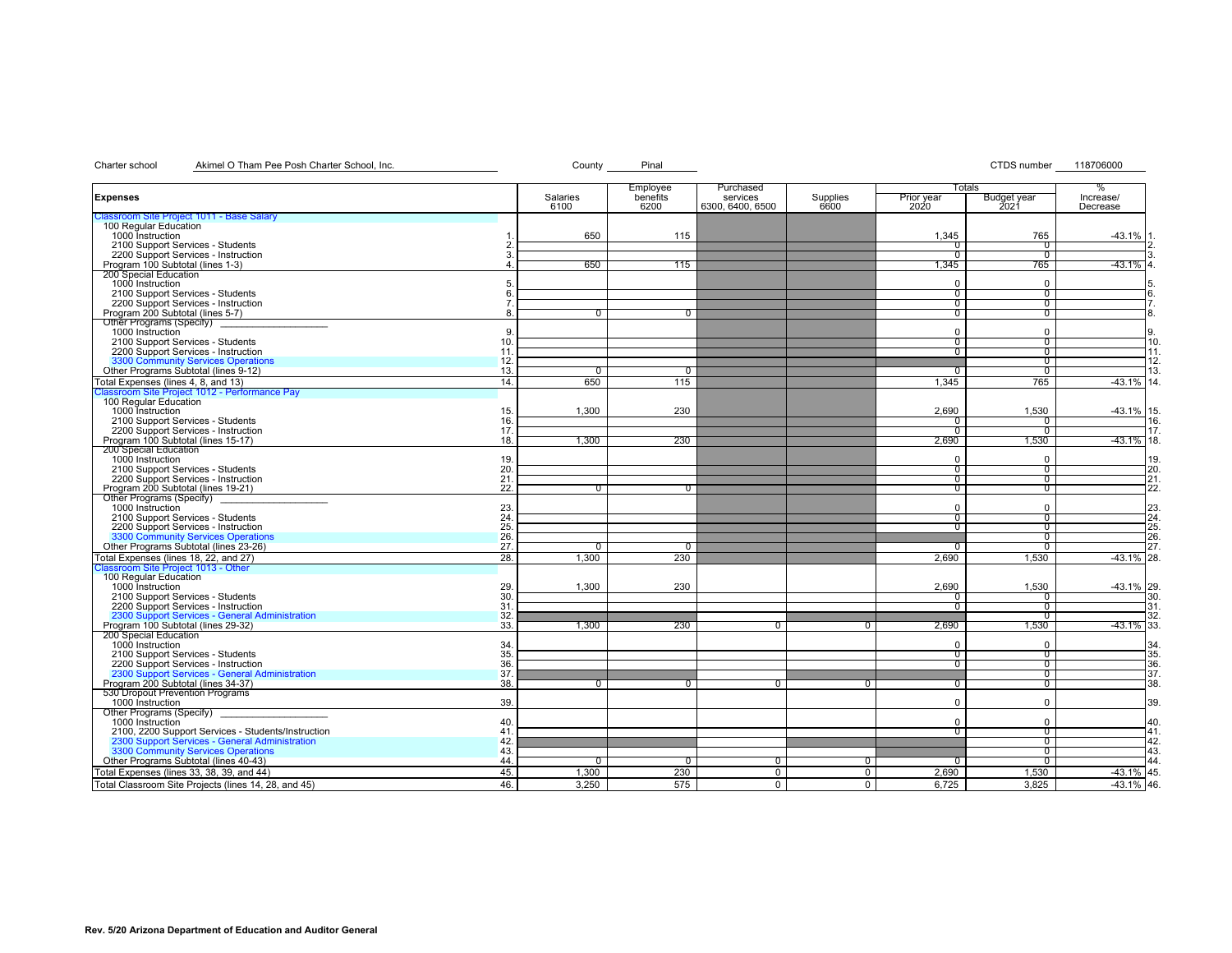nc. Notice County County and Pinal

CTDS number

|  |  | 118706000 |  |  |
|--|--|-----------|--|--|
|  |  |           |  |  |

|                                                |     | Number of |           |          |          | Purchased   |          |              |            | Totals      |           |               |
|------------------------------------------------|-----|-----------|-----------|----------|----------|-------------|----------|--------------|------------|-------------|-----------|---------------|
|                                                |     |           | personnel |          | Employee | services    |          |              |            |             | %         |               |
| <b>Expenses</b>                                |     | Prior     | Budget    | Salaries | benefits | 6300, 6400, | Supplies | Other        | Prior year | Budget year | Increase/ |               |
|                                                |     | year      | year      | 6100     | 6200     | 6500        | 6600     | 6800         | 2020       | 2021        | Decrease  |               |
| English Language Learner Project - 1071        |     |           |           |          |          |             |          |              |            |             |           |               |
| 260 Special Education-ELL Incremental Costs    |     |           |           |          |          |             |          |              |            |             |           |               |
| 1000 Instruction                               |     | 0.00      |           |          |          |             |          |              |            | $\Omega$    |           |               |
| <b>Support Services</b>                        |     |           |           |          |          |             |          |              |            |             |           |               |
| 2100 Students                                  | 2.  | 0.00      |           |          |          |             |          |              |            |             |           | 2.            |
| 2200 Instruction                               |     | 0.00      |           |          |          |             |          |              |            |             |           |               |
| 2300 General Administration                    |     | 0.00      |           |          |          |             |          |              |            |             |           |               |
| 2400 School Administration                     | 5   | 0.00      |           |          |          |             |          |              |            |             |           | 5.            |
| 2500 Central Services                          | 6.  | 0.00      |           |          |          |             |          |              |            |             |           | <sup>6.</sup> |
| 2600 Operation & Maintenance of Plant          |     | 0.00      |           |          |          |             |          |              |            |             |           |               |
| 2900 Other Support Services                    | 8   | 0.00      |           |          |          |             |          |              |            |             |           | 8.            |
| Program 260 Subtotal (lines 1-8)               |     | 0.00      | 0.00      | $\Omega$ | $\Omega$ | $\Omega$    | $\Omega$ | 0            |            |             |           | 9.            |
| 430 Pupil Transportation-ELL Incremental Costs |     |           |           |          |          |             |          |              |            |             |           |               |
| <b>Support Services</b>                        |     |           |           |          |          |             |          |              |            |             |           |               |
| 2700 Student Transportation                    | 10. | 0.00      |           |          |          |             |          |              |            | $\Omega$    |           | 10.           |
| Total expenses (lines 9 and 10)                | 11. | 0.00      | 0.00      | 0        | $\Omega$ | $\Omega$    | $\Omega$ | $\mathbf{0}$ | 0          | 0           |           | l 11          |

|                                                       |     | Number of |           |          |          | Purchased   |          |             |            | Totals      |           |     |
|-------------------------------------------------------|-----|-----------|-----------|----------|----------|-------------|----------|-------------|------------|-------------|-----------|-----|
|                                                       |     |           | personnel |          | Employee | services    |          |             |            |             | $\%$      |     |
| <b>Expenses</b>                                       |     | Prior     | Budget    | Salaries | benefits | 6300, 6400, | Supplies | Other       | Prior year | Budget year | Increase/ |     |
|                                                       |     | year      | vear      | 6100     | 6200     | 6500        | 6600     | 6800        | 2020       | 2021        | Decrease  |     |
| <b>Compensatory Instruction Project - 1072</b>        |     |           |           |          |          |             |          |             |            |             |           |     |
| 265 Special Education-ELL Compensatory Instruction    |     |           |           |          |          |             |          |             |            |             |           |     |
| 1000 Instruction                                      | 12. | 0.00      |           |          |          |             |          |             |            |             |           | 12. |
| <b>Support Services</b>                               |     |           |           |          |          |             |          |             |            |             |           |     |
| 2100 Students                                         | 13. | 0.00      |           |          |          |             |          |             |            |             |           | 13. |
| 2200 Instruction                                      | 14. | 0.00      |           |          |          |             |          |             |            |             |           | 14. |
| 2300 General Administration                           | 15. | 0.00      |           |          |          |             |          |             |            |             |           | 15  |
| 2400 School Administration                            | 16. | 0.00      |           |          |          |             |          |             |            |             |           | 16. |
| 2500 Central Services                                 | 17. | 0.00      |           |          |          |             |          |             |            |             |           | 17. |
| 2600 Operation & Maintenance of Plant                 | 18. | 0.00      |           |          |          |             |          |             |            |             |           | 18. |
| 2900 Other Support Services                           | 19. | 0.00      |           |          |          |             |          |             | 0          | $\Omega$    |           | 19. |
| Program 265 Subtotal (lines 12-19)                    | 20. | 0.00      | 0.00      | $\Omega$ |          |             | 0        | $\Omega$    | 0          |             |           | 20. |
| 435 Pupil Transportation-ELL Compensatory Instruction |     |           |           |          |          |             |          |             |            |             |           |     |
| <b>Support Services</b>                               |     |           |           |          |          |             |          |             |            |             |           |     |
| 2700 Student Transportation                           | 21. | 0.00      |           |          |          |             |          |             | 0          |             |           | 21. |
| Total expenses (lines 20 and 21)                      | 22. | 0.00      | 0.00      | $\Omega$ |          |             | 0        | $\mathbf 0$ | 0          | $\Omega$    |           | 22. |